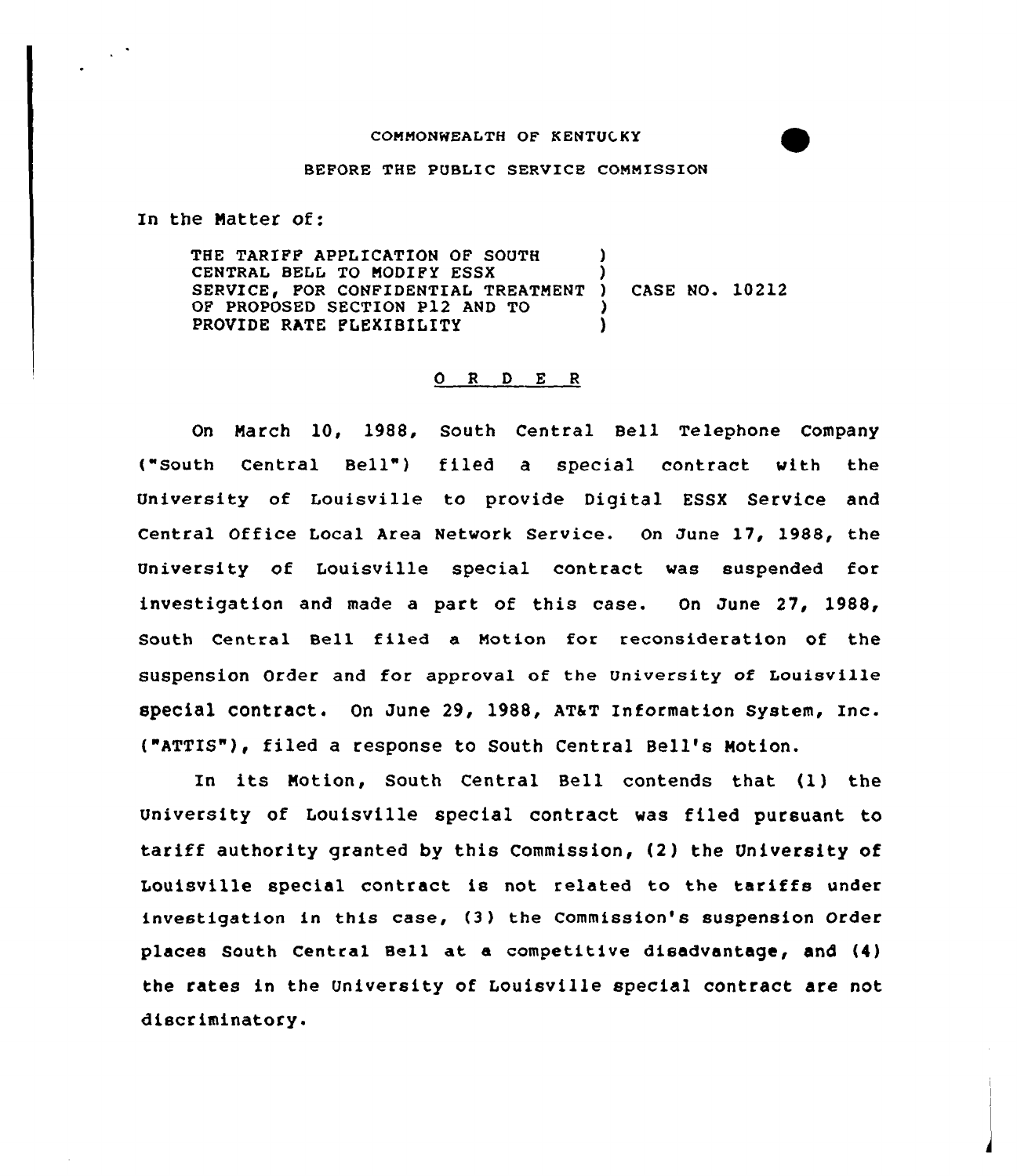In response, ATTIS contends that there is a similarity of issues between the University of Louisville special contract and the tariffs under investigation in this case. However, ATTIS also indicates that it does not wish to penalize the University of Louisville because of south central Bell's conduct in pricing and bundling both competitive and monopoly service. Therefore, ATTIS does not oppose bifurcation of the issues surrounding the University of Louisville special contract and the tariffs under investigation in this case, and interim approval of the University of Louisville special contract.

 $\ddot{\phantom{1}}$ 

The Commission will not approve the University of Louisville special contract on an interim basis. Instead, the Commission, having considered South Central Bell's Notion and ATTIS's response, and being advised, is of the opinion and finds that the University of Louisville special contract should be approved, effective the date of this Order. This approval is conditional on South Central Bell's below-the-line absorption of any losses that the Commission may determine in the event the University of Louisville special contract is found to be priced below reasonable cost at the conclusion of this investigation. Performance of the University of Louisville special contract will indicate to the Commission South Central Bell's acceptance of these terms and conditions.

The conditional approval granted herein will protect regulated ratepayers from bearing the burden of any subsidy that may exist in the University of Louisville special contract. ht

 $-2-$